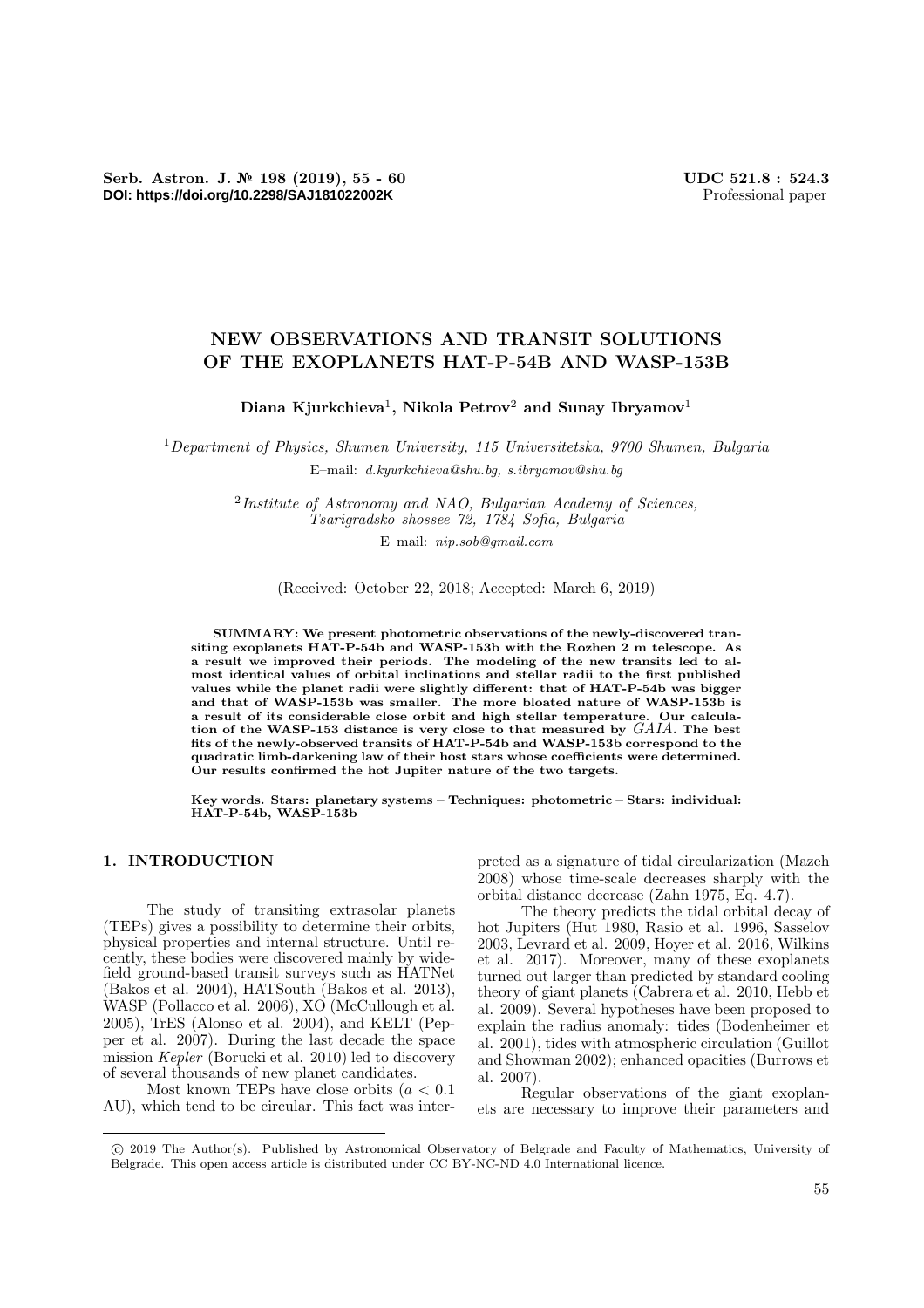ephemerides and to search for explanations of their peculiarities. This was the main goal of our observations of the recently-discovered exoplanets HAT-P-54b and WASP-153b.

### **2. TARGETS**

The giant exoplanet HAT-P-54b transits a late K dwarf star (mag $\overline{V} = 13.5$ ) with a subsolar metallicity. Bakos et al. (2015) determined the physical parameters of HAT-P-54b (Table 1). They found that the radius of HAT-P-54b is smaller than 92 % of the known transiting planets with masses greater than that of Saturn, while HAT-P-54 is one of the lowest-mass stars known to host a hot Jupiter. Bakos et al. (2015) estimated the distance to HAT-P-54 as  $135.8 \pm 3.5$  pc using the Dartmouth isochrones (Dotter et al. 2008). The *GAIA* astrometric distance of 144 pc (Bailer-Jones et al. 2018) is very close.

WASP-153b was discovered very recently by Demangeon et al. (2018). Its host star is early G0 type star (with magV∼13) and its orbital period is 3.33 days. Demangeon et al. (2018) determined the parameters of WASP-153b (Table 2) and found that

**Table 1.** Parameters of HAT-P-54b: period P (days); epoch  $T_0$  of transit center (HJD 2450000+); orbital semimajor axis a (AU); orbital inclination i (deg); stellar temperature  $T_{\rm st}$  (K); stellar mass  $M_{\rm st}$  ( $M_{\odot}$ ); stellar radius  $R_{\rm st}$  ( $R_{\odot}$ ); limb-darkening law (LDL); limb-darkening coefficients (LDC); impact parameter  $b = a \cos i/R_{\rm st}$ ; planet mass  $M_{\rm p}$  $(M_J)$ ; planet radius  $R_p(R_J)$ ; planet density  $\rho_p(\rho_J)$ ; Safronov number Θ. Mark \* means fixed parameter.

| Parameter        | Bakos et al. 2015 | This paper     |
|------------------|-------------------|----------------|
| Р                | 3.799847(14)      | 3.799847*      |
| $T_0$            | 6299.30370(24)    | 6299.301000(1) |
| $\boldsymbol{a}$ | 0.04117(43)       | $0.04117*$     |
| i                | 87.04(8)          | 87.02(1)       |
| $T_{\rm st}$     | 4390(50)          | 4390*          |
| $M_{\rm st}$     | 0.645(20)         | $0.645*$       |
| $R_{\rm st}$     | 0.617(13)         | 0.6180(5)      |
| LDL              | non-linear        | quadr          |
| $_{\rm LDC}$     |                   | 0.59, 0.19     |
| Ь                | 0.7405            | 0.69998        |
| $M_{\rm p}$      | 0.760(32)         | $0.760*$       |
| $R_{\rm p}$      | 0.944(28)         | 0.987(1)       |
| $\rho_{\rm p}$   | 0.9034            | 0.7904(8)      |
| Θ                | 0.1025(50)        | 0.0980(1)      |

**Table 2.** Parameters of WASP-153b. Designations are the same as in Table 1.

| Parameter        | Demangeon et al. (2008) | This paper  |
|------------------|-------------------------|-------------|
| Р                | 3.332609(2)             | 3.332609*   |
| $T_0$            | 3142.542(3)             | 3142.540(1) |
| $\boldsymbol{a}$ | 0.048(1)                | $0.048*$    |
| i                | 84.1(7)                 | 83.88(1)    |
| $T_{\rm st}$     | 5914(64)                | 5914*       |
| $M_{\rm st}$     | 1.336(86)               | $1.336*$    |
| $R_{\rm st}$     | 1.73(9)                 | 1.721(1)    |
| <b>LDL</b>       | quadr                   | quadr       |
| $_{\rm LDC}$     | 0.549(2), 0.118(6)      | 0.486,0.126 |
| Ь                | 0.61675                 | 0.63967     |
| $M_{\rm p}$      | 0.39(2)                 | $0.39*$     |
| $R_{\rm p}$      | 1.55(9)                 | 1.468(1)    |
| $\rho_{\rm p}$   | 0.1047                  | 0.1231(1)   |
| Θ                |                         | 0.04571(3)  |

it is a hot gaseous Saturn-size object with low density. The planet exhibits a significant radius anomaly (heavy bloated) that is attributed to a big incident flux (150 times bigger than the Sun flux on the Earth). The planet is at the border of the Neptunian desert (Szabo and Kiss 2011), delineated by lower and upper mass and radius boundaries of the short period Neptunian (Mazeh et al. 2016). Demangeon et al. (2018) estimated the distance to WASP-153b as  $430 \pm 35$  pc while the *GAIA* astrometric distance of 610 pc (Bailer-Jones et al. 2018) is considerably bigger.



**Fig. 1.** *Top: the transit of HAT-P-54b and the synthetic curve corresponding to the best solution; bottom: the residuals of the fit. The observational data are accessible in the form of tables (whose samples A1–A2 are shown in Appendix).*



**Fig. 2.** *The same as in Fig. 1 for WASP-153b.*

### **3. OBSERVATIONS AND DATA REDUCTION**

Table 3 presents the log of our photometric observations at the Rozhen Observatory (target name, dates, exposures, number of frames, photometric precision). We used the 2-m RCC telescope with the CCD camera VersArray 1300B (1340  $\times$  1300 pixels, 20 μm/pixel, diameter of field of 15 arcmin) and R filter. The observations started around 1 h before the expected beginning of the transit and ended around 1 h after the event.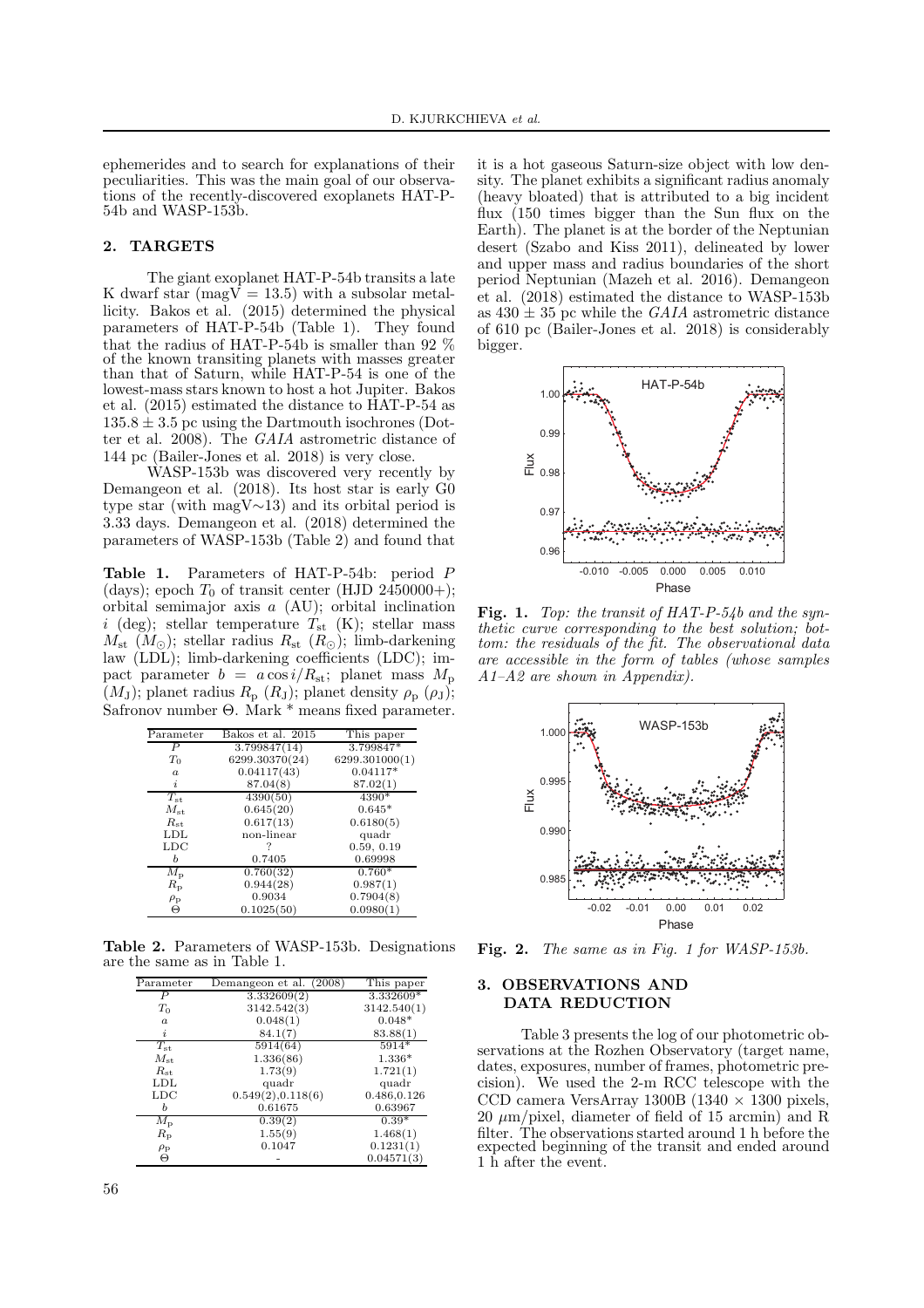|  | Table 3. Log of our photometric observations. |
|--|-----------------------------------------------|
|--|-----------------------------------------------|

| Target      | $_{\text{Date}}$ | Exposure | Number | Error |
|-------------|------------------|----------|--------|-------|
|             |                  | [sec]    |        | mag   |
| $HAT-P-54b$ | 2018 Jan 19      | 20       | 356    | 0.002 |
| WASP-153b   | 2018 Jul 21      | 30       | 480    | 0.004 |

The standard procedures were used for reduction of the photometric data by MaXimDL. We tested several sets of reduction parameters and chose the set that gave the most precise photometry for stars of similar brightness or brighter than the target. After careful selection of reference stars (Tables 4-5), we performed the differential aperture photometry. The data were cleaned of trends (Figs. 1–2).

**Table 4.** Coordinates and R magnitudes of the comparison stars for HAT-P-54b.

| Comparison stars   | RA (2000)   | DEC (2000)     | R     |
|--------------------|-------------|----------------|-------|
| NOMAD 1155-0126921 | 06 39 44.77 | $+253217.22$   | 12.61 |
| NOMAD 1155-0126971 | 06 39 49.66 | $+253441.46$   | 13.60 |
| NOMAD 1155-0126824 | 06 39 34.56 | $+253420.18$   | 12.81 |
| NOMAD 1155-0126607 | 06 39 11.22 | $+253251.43$   | 13.69 |
| NOMAD 1155-0126856 | 06 39 37.44 | $+253106.81$   | 12.85 |
| NOMAD 1155-0126637 | 06 39 14.16 | $+253019.84$   | 13.05 |
| NOMAD 1154-0127231 | 06 40 01.79 | $+25$ 27 55.92 | 13.53 |
| NOMAD 1154-0126855 | 06 39 21.34 | $+252604.14$   | 13.22 |
| NOMAD 1154-0126929 | 06 39 30.01 | $+252613.61$   | 13.23 |
| NOMAD 1153-0126530 | 06 39 18.91 | $+252356.42$   | 12.43 |

**Table 5.** Coordinates and R magnitudes of the comparison stars for WASP-153b.

| Comparison stars   | RA (2000)   | DEC (2000)     | R     |
|--------------------|-------------|----------------|-------|
| NOMAD 1300-0304193 | 18 36 55.83 | $+40$ 03 08.79 | 12.69 |
| NOMAD 1300-0304174 | 18 36 53 13 | $+40$ 02 44.10 | 12.80 |
| NOMAD 1300-0304334 | 18 37 15 93 | $+40$ 03 27.39 | 13.33 |

## **4. MODEL OF THE OBSERVED TRANSITS**

Our observations were modelled using the code TAC maker 1.1.1 (Kjurkchieva et al. 2013, 2014). It does not use any simplifications of the configuration (dark planet, linear trajectory, etc.) and may fit data by linear, quadratic, squared-root and logarithmic limb-darkening law of the host star.

Each code for modeling of planet transits fits three independent geometric parameters. They are for instance  $a/R_{\rm st}$ ,  $R_{\rm p}/R_{\rm st}$ , *i* for TAP (Gazak et al. 2012), and  $R_p + R_{st}$ ,  $R_p/R_{st}$ , *i* for JKTEBOP (Southworth 2008). Our code searches for geometric parameters  $R_{st}$ ,  $R_p$ , *i*. The limb-darkening effect leads to another type of independent parameter(s) for the transit problem which reflects the physical conditions of the stellar atmosphere. The limbdarkening coefficient(s), together with the independent geometric parameters, contributes strongly to the transit shape and weakly to their depths.

Fixed values of the orbital axis  $a$ , stellar temperature  $T_{\rm st}$  and period P (known from the previous studies, Tables 1–2) were used in our procedure. We varied the initial epoch  $T_0$ , stellar radius  $R_{\rm st}$ , planet radius  $R_p$ , orbital inclination *i*, and limb-darkening coefficient(s). Our code also allows to fit the planet temperature  $T_p$  but this turned out meaningless for the precision of our data (changes of  $T_p$  in the range 500–3000 K lead to changing of  $\chi^2$  by up to 0.003  $\%$ ).

The values of the fitted parameters  $(R_{st}, R_{p}, i)$ and limb-darkening coefficient(s)) from the previous studies were used as input values for our solution. Initially, we varied simultaneously all these parameters in wide ranges around the input values with big steps to search for the minimum of  $\chi^2$ . This is an automatic procedure of TAC maker 1.1.1: the code gives a huge number of solutions (above thousand) for all possible combinations of values of the fitted parameters from the chosen ranges (and steps) and orders them by  $\chi^2$ . After that we repeated this procedure several times for narrower parameter ranges around the values of the founded minimum of  $\chi^2$ with smaller steps. We carried out the procedure for the different limb-darkening laws varying their coefficients freely.

The results of our best transit solutions are given in the last columns of Tables 1–2. The synthetic curves are shown in Figs.  $1-2$  as continuous lines.

Using the known values of orbital axis a and masses  $M_{\rm p}$  and  $M_{\rm st}$  (Tables 1–2) we calculated the impact parameter b, planet density  $\rho_{\rm p}$  and Safronov number  $\Theta$  of the targets.

As each inverse problems, the transit solutions are not unambiguous. We are convinced that our code, allowing simultaneously obtaining of a huge number of solutions corresponding to wide ranges of values of the fitted parameters, leads to precise solutions. It would be reasonable to expect that the solutions of total transits are more confident than those of partial transits (similarly to the light curve solutions of eclipsing stars).

### **5. ANALYSIS OF THE RESULTS**

#### **5.1. HAT-P-54b**

The comparison of our solution (Table 1) with that of Bakos et al. (2015) leads to the following results:

(a) The orbital inclinations and stellar radii coincide within the errors.

(b) The planet radius obtained from our transit solution is bigger by around 4.5 % than that of Bakos et al. (2015). The obtained  $R_{\rm p}$  value confirmed the inflated nature of the planet.

(c) The bigger planet radius leads to smaller planet density (Table 1).

(d) We found solutions with close quality corresponding to different limb-darkening laws by fitting the limb-darkening coefficients. The  $\chi^2$  value corresponding to quadratic limb-darkening law was by around 0.5 % smaller than those of the other laws. The obtained limb-darkening coefficients (Table 1) are almost the same as the theoretical coefficients in R band for the HAT-P-53 temperature (Van Hamme 1993).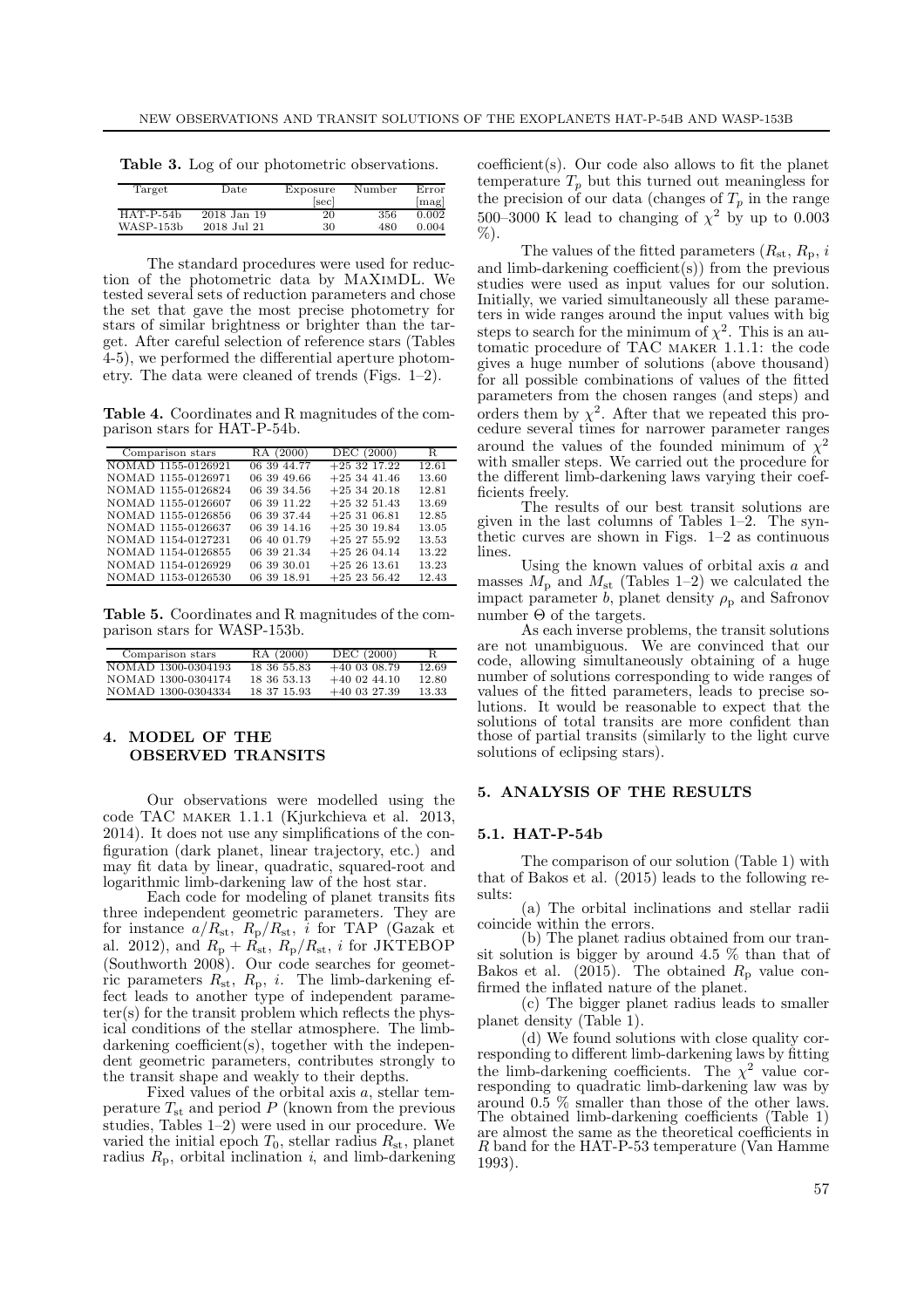(e) The newly-determined (Table 1) initial epoch  $T_0$  (484 cycles after the first observations) led to a new period value of 3.7998526 d that is slightly bigger than that of Bakos et al. (2015).

### **5.2. WASP-153b**

The comparison of our fitted parameters (Table 2) with those of Demangeon et al. (2018) leads to the following results:

(a) The orbital inclinations and stellar radii of the two solutions coincide within the errors.

(b) The planet radius derived from our data (Table 2) is smaller than that of Demangeon et al.  $(2018)$  by around 5 %.

(c) The smaller planet radius leads to bigger planet density (Table 2).

(d) We derived a new value of the initial epoch  $T_0$  (Table 2). The time between the Demangeon et al. (2018) observations and ours corresponds to 1584 orbital cycles. As a result we obtained a period value of 3.33261026 d that is slightly bigger than that of Demangeon et al. (2018) of 3.332609 d.

(e) The bigger residuals around phase −0.02 (Fig. 2) is a result of the transit asymmetry (the decreasing branch is steeper than the increasing one). One possible explanation is that the planet orbits an elongated star on an oblique orbit (similarly to the case KOI-13.01 in Szabo et al. 2011).

(f) The considerable difference between the distance to WASP-153 determined by Demangeon et al. (2018) and that of *GAIA* needed explanation. We calculated the distance with values of the star temperature and radius from Demangeon et al. (2018) and obtained  $L = 3.28 L_{\odot}$ . Taking into account the interstellar extinction and bolometric correction of WASP-153 we obtained the distance of 646 pc (without these corrections the distance was even bigger). The last value is very close to that of *GAIA* (610 pc). Hence, the distance discrepancy is probably due to an error in the value given by Demangeon et al. (2018).

## **6. CONCLUSIONS**

We present observations of transits of the newly-discovered exoplanets HAT-P-54b and WASP-153b. They allowed us to improve their periods.

The modeling of the HAT-P-54b transit led to a planet radius that is bigger than the previously published value and correspondingly to a smaller planet density. In opposite, the transit solution of WASP-153b led to a planet radius that is smaller than the previously published value and to a bigger planet density.

The best fits of the newly-observed transits of HAT-P-54b and WASP-153b correspond to the quadratic limb-darkening law of their host stars whose coefficients were determined.

Our results confirmed the Jupiter type of the two targets. The more bloated nature of WASP-153b is a result of its considerable closer orbit and higher temperature of the host star.

*Acknowledgements* – The research was supported partly by funds of projects DN 08-20/2016 and DM 08-02/2016 of National Science Foundation of Bulgarian Ministry of education and science, project D01-157/28.08.2018 of the Bulgarian Ministry of Education and science, as well as projects RD RD-08- 142/2018 and RD-08-112/2018 of Shumen University. It is based on data from ETD database and uses the SIMBAD database and NASA Astrophysics Data System Abstract Service. This work has made use of data from the European Space Agency (ESA) mission Gaia (https://www.cosmos.esa.int/gaia), processed by the Gaia Data Processing and Analysis Consortium (DPAC). Funding for the DPAC has been provided by national institutions, in particular the institutions participating in the Gaia Multilateral Agreement. The authors are very grateful to the anonymous Referee for the valuable notes and recommendations.

#### REFERENCES

- Alonso, R., Brown, T., Torres, G. et al.: 2004, *Astrophys. J.*, **613**, L153.
- Bailer-Jones, C. A. L., Rybizki, J., Fouesneau, M., Mantelet, G. and Andrae, R.: 2018, *Astron. J.*, **156**, 58.
- Bakos, G., Noyes, R. W., Kovacs, G., Stanek, K. Z., Sasselov, D. D. and Domsa, I.: 2004, *Publ. Astron. Soc. Pac.*, **116**, 266.
- Bakos, G. A., Csubry, Z., Penev, K. et al.: 2013, *Publ. Astron. Soc. Pac.*, **125**, 154.
- Bakos, G. A., Hartman, J. D., Bhatti, W. et al.: 2015, *Astron. J.*, **149**, 149.
- Bodenheimer, P., Lin, D. N. C. and Mardling, R. A.: 2001, *Astrophys. J.*, **548**, 466.
- Borucki, W. et al.: 2010, *Science*, **327**, 977.
- Burrows, A., Hubeny, I., Budaj, J. and Hubbard, W. B.: 2007, *Astrophys. J.*, **661**, 502.
- Cabrera, J., Bruntt, H., Ollivier, M. et al.: 2010, *Astron. Astrophys.*, **522**, A110.
- Demangeon, O., Faedi, F., Hebrard, G. et al., 2018, *Astron. Astrophys.*, **610**, A63.
- Dotter, A., Chaboyer, B., Jevremovic, D., Kostov, V., Baron, E. and Ferguson, J.: 2008, *Astrophys. J. Suppl.*, **178**, 89.
- Gazak, J. Z., Johnson, J. A., Tonry, J., Dragomir, D., Eastman, J., Mann, A. W. and Agol, E.: 2012, *Adv. Astron.*, **2012**, id. 697967.
- Guillot, T. and Showman, A. P.: 2002, *Astron. Astrophys.*, **385**, 156.
- Hebb, L. et al.: 2009, *Astrophys. J.*, **693**, 1920.
- Hoyer, S., Palle, E., Dragomir, D. and Murgas, F.: 2016, *Astron. J.*, **151**, 137.
- Hut, P.: 1980, *Astron. Astrophys.*, **92**, 167.
- Kjurkchieva, D., Dimitrov, D., Vladev, A. and Yotov, V.: 2013, *Mon. Not. R. Astron. Soc.*, **<sup>431</sup>**, 3654.
- Kjurkchieva, D., Dimitrov, D. and Vladev, A.: 2014, *Bulg. Astron. J.*, **21**, 85.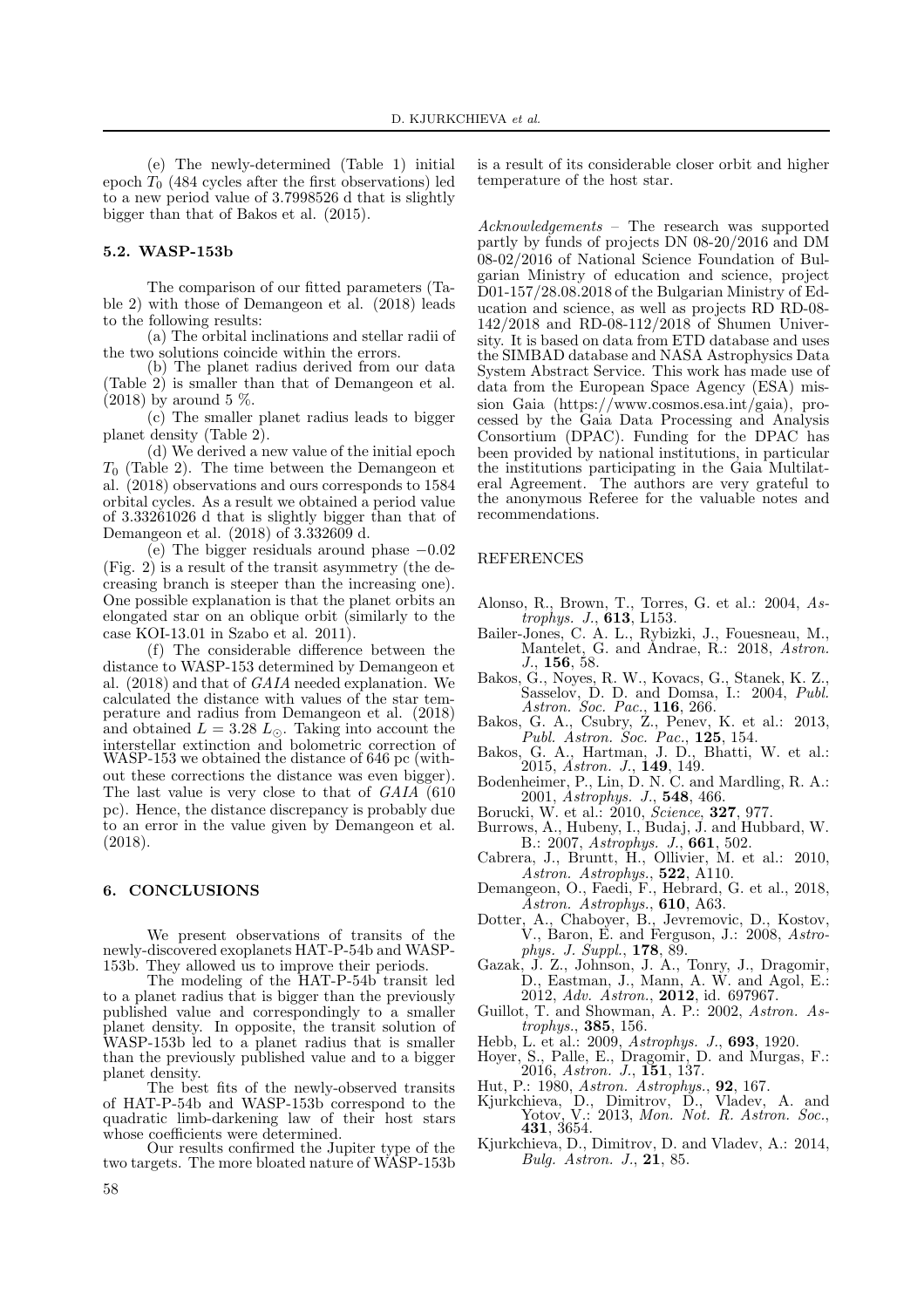- Levrard, B., Winisdoerffer, C. and Chabrier, G.: 2009, *Astrophys. J.*, **692**, L9.
- Mazeh, T.: 2008, *EAS Publications Series*, **29**, 1.
- McCullough, P. R., Stys, J. E. Valenti, J. A., Fleming, S. W., Janes, K. A. and Heasley, J. N.: 2005, *Publ. Astron. Soc. Pac.*, **117**, 783.
- Pepper, J., Pogge, R., DePoy, D. et al.: 2007, *Publ. Astron. Soc. Pac.*, **119**, 923.
- Pollacco, D. L., Skillen, I., Collier Cameron, A. et al.: 2006, *Publ. Astron. Soc. Pac.*, **118**, 1407.
- Rasio, F. and Ford, E.: 1996, *Science*, **274**, 954.
- Rasio, F. A., Tout, C. A., Lubow, S. H. and Livio, M.: 1996, *Astrophys. J.*, **470**, 1187.
- Sasselov, D.: 2003, *Astrophys. J.*, **596**, 1327.
- Southworth, J.: 2008, *Mon. Not. R. Astron. Soc.*, **<sup>386</sup>**, 1644.
- Szabo, Gy. M. and Kiss, L. L.: 2011, *Astrophys. J.*, **<sup>727</sup>**, L44.
- Szabo, Gy. M., Szabo, R., Benko, J. M., Lehmann, H., Mezo, Gy. et al.: 2011, *Astrophys. J.*, **<sup>736</sup>**, L4.
- Van Hamme, W.: 1993, *Astron. J.*, **106**, 2096.
- Wilkins, A., Delrez, L., Barker, A., Deming, D., Hamilton, D., Gillon, M. and Jehin, E.: 2017, *Astrophys. J.*, **836**, L24.
- Zahn, J.-P.: 1977, *Astron. Astrophys.*, **57**, 383.

## **APPENDIX**

**Table A1.** Photometric data of HAT-P-54-b.

| H.ID             | R       | Error  |
|------------------|---------|--------|
| 2458138.36461226 | 12.7413 | 0.0062 |
| 2458138.36513310 | 12.7391 | 0.0064 |
| 2458138.36566550 | 12.7415 | 0.0063 |
| .                | .       | .      |

∗ The complete table is available at http://saj.math.rs/198/HAT-P-54b.dat.

**Table A2.** Photometric data of WASP 153-b.

| H.ID             | R       | Error  |
|------------------|---------|--------|
| 2458321.41965277 | 12.4734 | 0.0061 |
| 2458321.42006944 | 12.4718 | 0.0062 |
| 2458321.42047453 | 12.4714 | 0.0064 |
| .                | .       |        |

∗ The complete table is available at

http://saj.math.rs/198/WASP153b.dat.